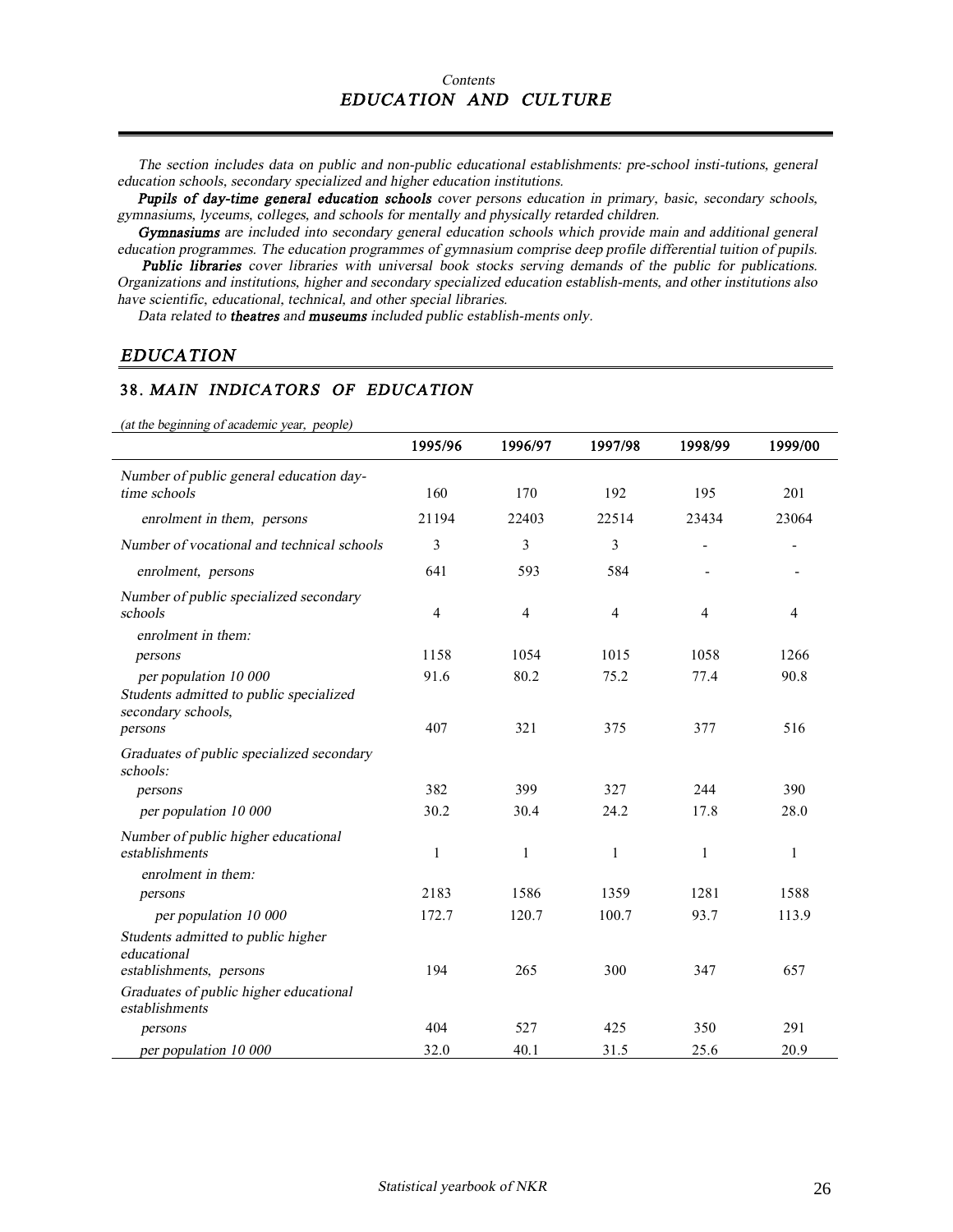#### *Contents*

# **39.** *SCHOOLS OF GENERAL EDUCATION*

| $(a)$ and $o$ explaning of academic year) |         |         |         |         |         |
|-------------------------------------------|---------|---------|---------|---------|---------|
|                                           | 1995/96 | 1996/97 | 1997/98 | 1998/99 | 1999/00 |
| Number of schools $*$<br>of which:        | 160     |         | 194     | 197     | 203     |
| <i>in urban areas</i>                     | 20      | 25      | 28      | 30      | 30      |
| in rural areas                            | 140     | 146     | 166     | 167     | 173     |

*(at the beginning of academic year)* 

\* *All schools are day-time general educational.*

#### **40.** *NUMBER OF TEACHERS AND STUDENTS IN THE SCHOOLS OF GENERAL EDUCATION*

|                                                           | 1995/96 | 1996/97 | 1997/98 | 1998/99 | 1999/00 |
|-----------------------------------------------------------|---------|---------|---------|---------|---------|
| Number of students in the schools of general<br>education | 21194   | 22433   | 22603   | 23553   | 23202   |
| of which:                                                 |         |         |         |         |         |
| in urban areas                                            | 11252   | 11950   | 11778   | 12399   | 12034   |
| in rural areas                                            | 9942    | 10483   | 10825   | 11154   | 11168   |
| Number of teachers                                        | 2673    | 3030    | 3340    | 3481    | 3429    |

## *41. DAY-TIME GENERAL EDUCATION SCHOOLS*

*(at the beginning of academic year)*

|                        | 1995/96                  | 1996/97      | 1997/98 | 1998/99                  | 1999/00 |
|------------------------|--------------------------|--------------|---------|--------------------------|---------|
| Number of schools      | 160                      | 171          | 194     | 197                      | 203     |
| of which:              |                          |              |         |                          |         |
| in urban areas         | 20                       | 25           | 28      | 30                       | 30      |
| in rural areas         | 140                      | 146          | 166     | 167                      | 173     |
| primary                | 15                       | 11           | 21      | 16                       | 18      |
| of which:              |                          |              |         |                          |         |
| in urban areas         | $\overline{\phantom{a}}$ |              |         | $\overline{\phantom{a}}$ |         |
| in rural areas         | 15                       | 11           | 21      | 16                       | 18      |
| non-complete secondary | 38                       | 42           | 42      | 44                       | 45      |
| of which:              |                          |              |         |                          |         |
| in urban areas         | 1                        | $\mathbf{1}$ | 1       | 1                        |         |
| in rural areas         | 37                       | 41           | 41      | 43                       | 45      |
| secondary (complete)   | 107                      | 118          | 131     | 137                      | 140     |
| of which:              |                          |              |         |                          |         |
| in urban areas         | 19                       | 24           | 27      | 29                       | 30      |
| in rural areas         | 88                       | 94           | 104     | 108                      | 110     |
| Enrolment, persons     | 21194                    | 22433        | 22603   | 23553                    | 23202   |
| of which:              |                          |              |         |                          |         |
| in urban areas         | 11252                    | 11950        | 11778   | 12399                    | 12034   |
| in rural areas         | 9942                     | 10483        | 10825   | 11154                    | 11168   |
| in 1-4 grades total    | 9555                     | 10525        | 10080   | 9951                     | 9567    |
| of which:              |                          |              |         |                          |         |
| in urban areas         | 5209                     | 5718         | 5085    | 5357                     | 4757    |
| in rural areas         | 4346                     | 4807         | 4995    | 4594                     | 4810    |
| in 5-8 grades total    | 8796                     | 9008         | 9356    | 9970                     | 9800    |
| of which:              |                          |              |         |                          |         |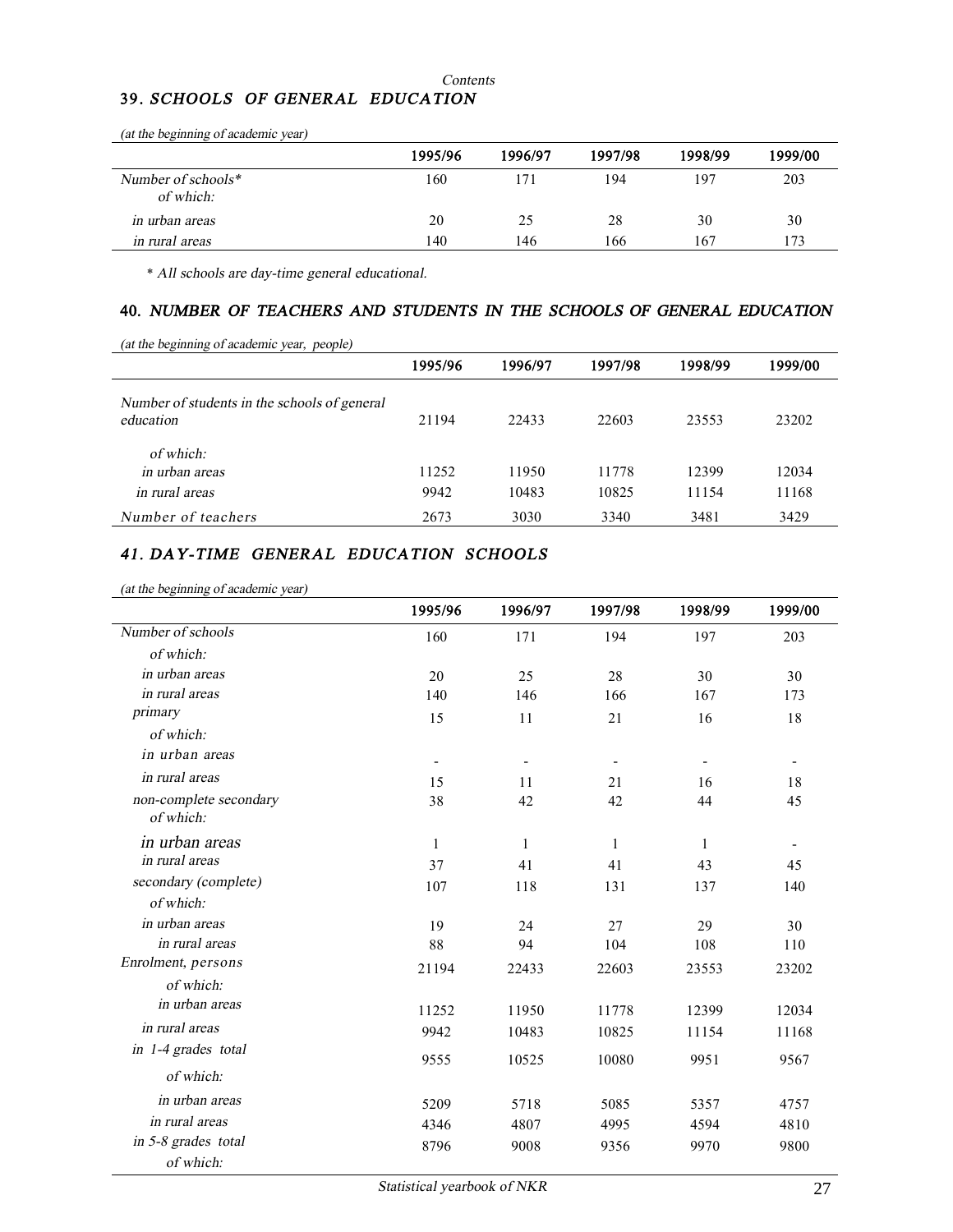| Contents                    |      |      |      |      |      |  |  |
|-----------------------------|------|------|------|------|------|--|--|
| in urban areas              | 4578 | 4710 | 4964 | 5170 | 5294 |  |  |
| in rural areas              | 4218 | 4298 | 4392 | 4800 | 4506 |  |  |
| in $9-10$ grades total      | 2843 | 2900 | 3167 | 3632 | 3835 |  |  |
| of which:                   |      |      |      |      |      |  |  |
| in urban areas              | 1465 | 1533 | 1729 | 1808 | 1985 |  |  |
| in rural areas              | 1378 | 1367 | 1438 | 1824 | 1850 |  |  |
| Number of teachers, persons | 2673 | 3030 | 3340 | 3481 | 3429 |  |  |

#### **42.** *GYMNASIAS*

*(at the beginning of academic year)*

|                             | 1997/98                  | 1998/99 | 1999/00      |
|-----------------------------|--------------------------|---------|--------------|
| Number of gymnasias         |                          |         |              |
| Number of students, persons | 70                       |         | <sup>6</sup> |
| Number of teachers          | 25                       | 26      | 24           |
| Number of the graduates     | $\overline{\phantom{a}}$ | 23      | 36           |

### *43. GRADUATES OF GENERAL EDUCATION SCHOOLS*

| (persons)                                                                      |         |         |         |         |         |
|--------------------------------------------------------------------------------|---------|---------|---------|---------|---------|
|                                                                                | 1995/96 | 1996/97 | 1997/98 | 1998/99 | 1999/00 |
| Graduates of non-complete secondary schools<br>Graduates of complete secondary | 1814    | 2031    | 2152    | 2366    | 2011    |
| schools                                                                        | 1428    | 1373    | 1446    | 1753    | 1836    |

# *44. VOCATIONAL AND TECHNICAL SPECIALIZED SCHOOLS*

| (at the beginning of academic year)            |         |         |         |
|------------------------------------------------|---------|---------|---------|
|                                                | 1995/96 | 1996/97 | 1997/98 |
| Number of vocational and technical specialized |         |         |         |
| schools                                        |         |         |         |
| Enrolment, people                              | 641     | 593     | 584     |
| Number of students per population 10 000       | 50.7    | 45.1    | 43.3    |

# *45. SPECIALIZED SECONDARY SCHOOLS BY TYPES OF TRAINING*

*(at the beginning of academic year)*  **1995/96 1996/97 1997/98 1998/99 1999/00**  *Aumber* of *specialized secondary schools*  $\begin{array}{cccc} 4 & 4 & 4 & 4 \end{array}$ *Enrolment, persons* 1158 1054 1015 1058 1266

| <i>Enrolment, persons</i>                | 1 1 2 8 | 1054 | 1912 | 1 U D 8 | 1 200 |
|------------------------------------------|---------|------|------|---------|-------|
| of which in departments:                 |         |      |      |         |       |
| day-time                                 | 846     | 784  | 800  | 829     | 934   |
| correspondence                           | 312     | 270  | 215  | 229     | 332   |
| Number of students per population 10 000 | 91.6    | 80.2 | 75.2 | 77.4    | 90.8  |

#### *46. HIGHER EDUCATIONAL ESTABLISHMENTS BY TYPES OF TRAINING*

| (at the beginning of academic year) |         |         |         |         |         |
|-------------------------------------|---------|---------|---------|---------|---------|
|                                     | 1995/96 | 1996/97 | 1997/98 | 1998/99 | 1999/00 |
| Number of higher educational        |         |         |         |         |         |
| establishments                      |         |         |         |         |         |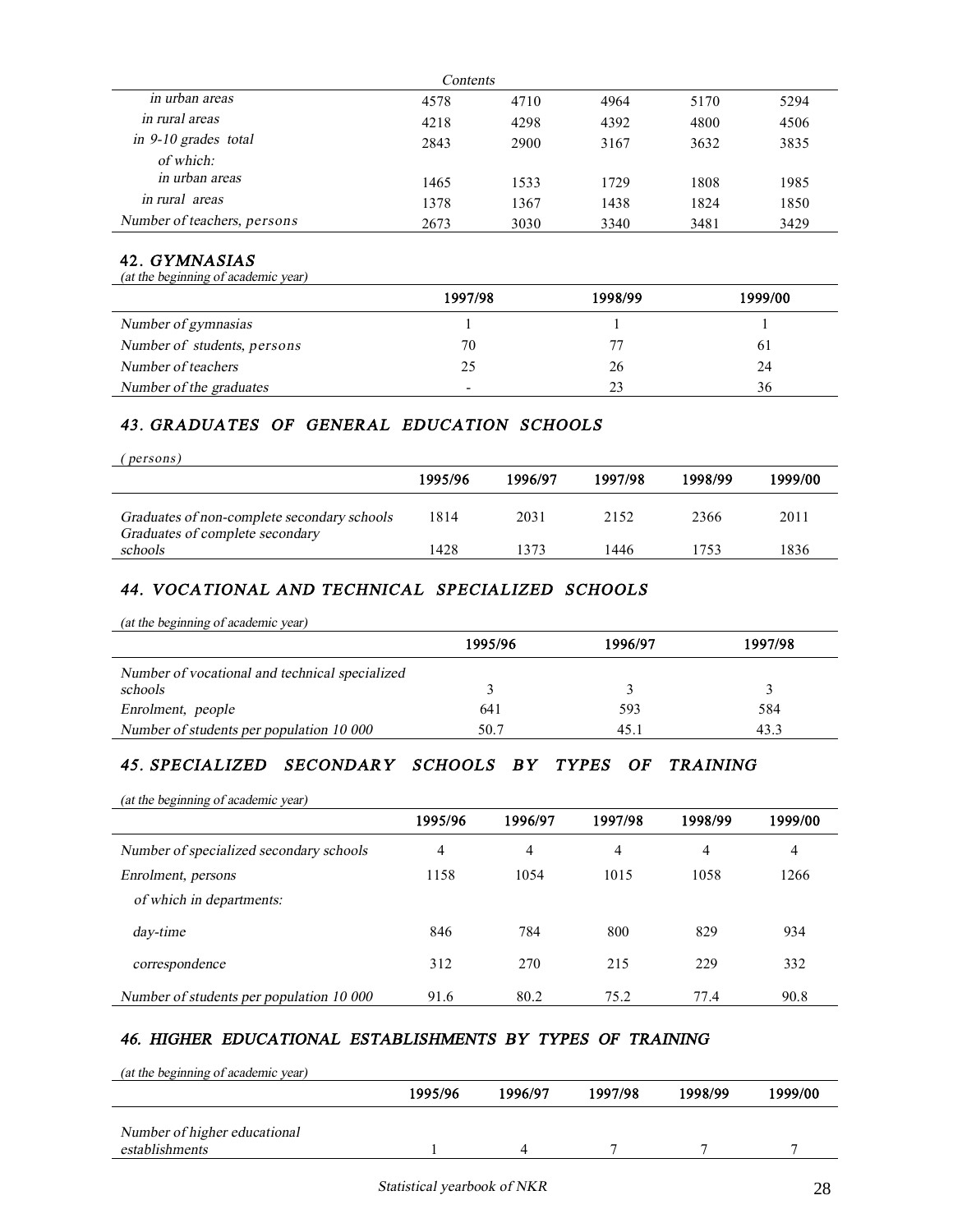| Contents                                 |       |                          |       |       |       |  |  |
|------------------------------------------|-------|--------------------------|-------|-------|-------|--|--|
| Enrolment in them, people                | 2183  | 1645                     | 1751  | 1851  | 2430  |  |  |
| of which in departments:                 |       |                          |       |       |       |  |  |
| day-time                                 | 1943  | 1645                     | 1751  | 1839  | 2096  |  |  |
| correspondence                           | 240   | $\overline{\phantom{a}}$ | -     | 12    | 334   |  |  |
| Admitted                                 | 194   | 324                      | 635   | 575   | 1062  |  |  |
| <b>Graduates</b>                         | 404   | 527                      | 425   | 350   | 291   |  |  |
| Number of students per 10 000 population | 172.7 | 125.2                    | 129.8 | 135.4 | 174.3 |  |  |

## *47. STATE HIGHER EDUCATIONAL ESTABLISHMENTS BY TYPES OF TRAINING*

| (at the beginning of academic year)            |         |                          |                          |                          |         |
|------------------------------------------------|---------|--------------------------|--------------------------|--------------------------|---------|
|                                                | 1995/96 | 1996/97                  | 1997/98                  | 1998/99                  | 1999/00 |
| Number of higher educational<br>establishments |         | 1                        |                          |                          |         |
| Enrolment in them, people                      | 2183    | 1586                     | 1359                     | 1281                     | 1588    |
| of which in departments:                       |         |                          |                          |                          |         |
| day-time                                       | 1943    | 1586                     | 1359                     | 1281                     | 1397    |
| correspondence                                 | 240     | $\overline{\phantom{a}}$ | $\overline{\phantom{a}}$ | $\overline{\phantom{0}}$ | 191     |
| Admitted                                       | 194     | 265                      | 300                      | 347                      | 657     |
| <b>Graduates</b>                               | 404     | 527                      | 425                      | 350                      | 291     |
| Number of students<br>per population 10 000    | 172.7   | 120.7                    | 100.7                    | 93.7                     | 113.9   |

#### **48.** *STATE SECONDARY SPECIALIZED EDUCATION ESTABLISHMENTS BY BRANCH GROUPS*

|         |                |                                                | of which education establishments |             |
|---------|----------------|------------------------------------------------|-----------------------------------|-------------|
|         | Total          |                                                | education                         | health care |
|         |                | Number of secondary specialized establishments |                                   |             |
| 1995/96 | $\overline{4}$ |                                                | 2                                 |             |
| 1996/97 | 4              |                                                | $\overline{c}$                    |             |
| 1997/98 | 4              |                                                | $\overline{c}$                    |             |
| 1998/99 | 4              |                                                | $\overline{c}$                    |             |
| 1999/00 | 4              |                                                | 2                                 |             |
|         |                | Number of students, persons                    |                                   |             |
| 1995/96 | 1158           | 489                                            | 291                               | 378         |
| 1996/97 | 1054           | 440                                            | 273                               | 341         |
| 1997/98 | 1015           | 447                                            | 253                               | 315         |
| 1998/99 | 1058           | 530                                            | 230                               | 298         |
| 1999/00 | 1266           | 662                                            | 248                               | 356         |
|         |                | Number of entrants, persons                    |                                   |             |
| 1995/96 | 407            | 206                                            | 80                                | 121         |
| 1996/97 | 321            | 148                                            | 77                                | 96          |
| 1997/98 | 375            | 217                                            | 62                                | 96          |
| 1998/99 | 377            | 200                                            | 79                                | 98          |
| 1999/00 | 516            | 262                                            | 100                               | 154         |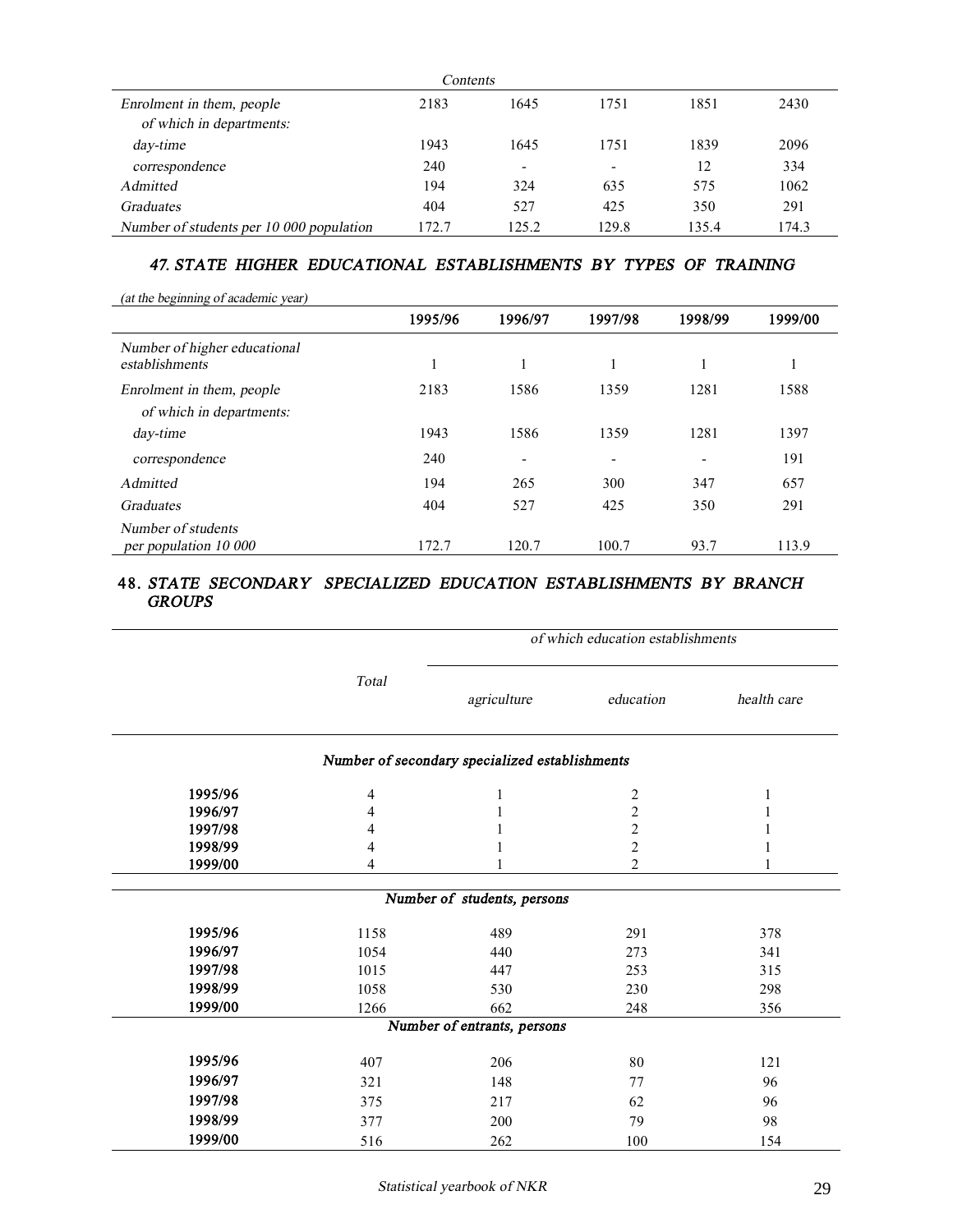| Contents                     |     |     |     |     |  |  |  |
|------------------------------|-----|-----|-----|-----|--|--|--|
| Number of graduates, persons |     |     |     |     |  |  |  |
| 1995/96                      | 382 | 166 | 88  | 128 |  |  |  |
| 1996/97                      | 399 | 189 | 83  | 127 |  |  |  |
| 1997/98                      | 327 | 99  | 100 | 128 |  |  |  |
| 1998/99                      | 244 | 54  | 72  | 118 |  |  |  |
| 1999/00                      | 390 | 226 | 62  | 102 |  |  |  |

#### **49.** *UNIVERSITIES*

|                              | 1995/96 | 1996/97 | 1997/98 | 1998/99 | 1999/00 |
|------------------------------|---------|---------|---------|---------|---------|
| Number of universities       |         |         |         |         |         |
| Number of students, persons  | 2183    | 1606    | 1490    | 1496    | 1990    |
| Number of entrants, persons  | 194     | 285     | 411     | 431     | 856     |
| Number of graduates, persons | 404     | 527     | 425     | 350     | 291     |

### **50.** *NETWORK AND CONTINGENT OF PUPILS OF NON-PUBLIC EDUCATIONAL*

|                                                    | 1996/97                  | 1997/98 | 1998/99 | 1999/00 |
|----------------------------------------------------|--------------------------|---------|---------|---------|
| Number of schools                                  |                          |         | ↑       | ↑       |
| Enrolment, persons                                 | 30                       | 89      | 119     | 138     |
| Number of higher education establishments          | 3                        | 6       | 6       | 6       |
| Number of students:                                |                          |         |         |         |
| total persons<br>in percents of students of higher | 59                       | 392     | 570     | 842     |
| education establishments total number              | 3.6                      | 22.4    | 30.8    | 34.7    |
| Number of entrants, persons                        | 59                       | 335     | 228     | 405     |
| Number of graduates, persons                       | $\overline{\phantom{0}}$ |         |         |         |

# *CULTURE*

#### **51.** *PUBLIC LIBRARIES*

| (at the end of year)                                                                 |       |       |       |       |
|--------------------------------------------------------------------------------------|-------|-------|-------|-------|
|                                                                                      | 1996  | 1997  | 1998  | 1999  |
| Number of libraries                                                                  |       |       |       |       |
| Number of books and magazines, thsd. copies<br>Average number of books and magazines | 373.3 | 373.5 | 375.6 | 356.6 |
| per 1000 population, copies                                                          | 2841  | 2769  | 2748  | 2556  |

## **52.** *MAIN INDICATORS OF PUBLIC LIBRARIES' ACTIVITY*

|                                            | 1996  | 1997  | 1998  | 1999  |
|--------------------------------------------|-------|-------|-------|-------|
| Total number of books and magazines, thsd. |       |       |       |       |
| copies                                     | 373.3 | 373.5 | 375.6 | 356.6 |
| Total number of readers, thsd. persons     | 16.2  | 15.0  | 16.3  | 14.5  |
| Number of books and magazines lent to      |       |       |       |       |
| readers, thsd. copies                      | 314.0 | 302.5 | 384.4 | 235.3 |
| Average number of books and magazines per  |       |       |       |       |
| library, thsd. copies                      | 46.7  | 46.7  | 47.0  | 44.6  |
| Average number of books and magazines per  |       |       |       |       |
| reader, copies                             | 23.0  | 24.9  | 23.0  | 24.6  |